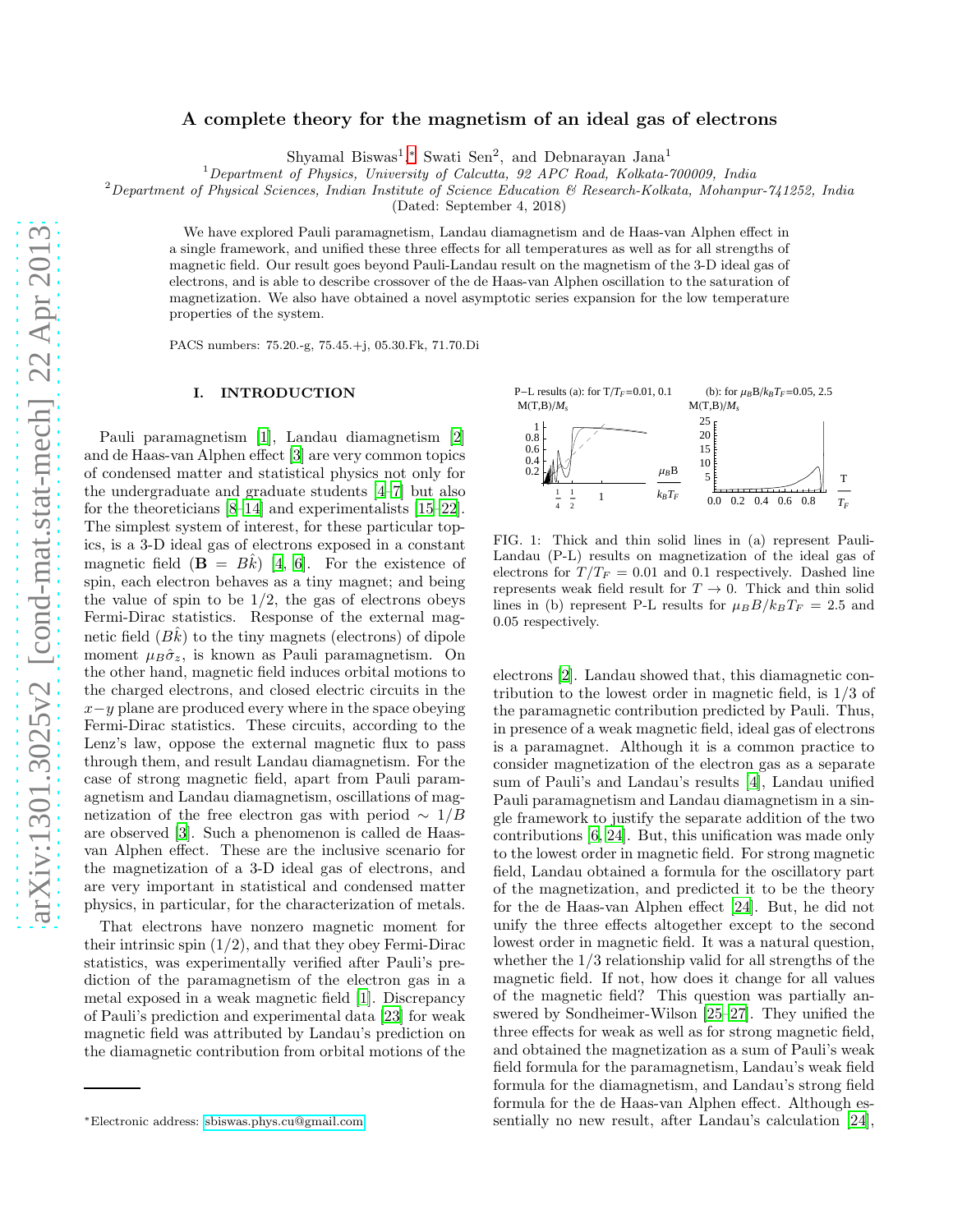was obtained by Sondheimer-Wilson, yet they indicated a way to go beyond Pauli-Landau theory for the three effects in particular for the low temperature regime [\[26\]](#page-7-14). However, Pauli-Landau result on the 3-D ideal gas of electrons can also be represented by Sondheimer-Wilson formula [\[24](#page-7-11)[–27](#page-7-13)].

Being the topic old, before going into the details, we should explain our motivation of writing this paper. Let us start from Pauli-Landau result (or Sondheimer-Wilson formula) as presented in FIG. 1. Incompleteness of Pauli-Landau result on the magnetism of the 3-D ideal gas of electrons is clearly evident in this figure. It neither explains the saturation of magnetization of the ideal gas of electron nor it does have a classical limit. So, Pauli-Landau (or Sondheimer-Wilson) theory needs to be completed for all strengths of magnetic field as well as for all temperatures. In the following, we will complete their theory analytically for all temperatures and fields.

Calculations of this paper will begin with a generalized form of the Landau levels for the 3-D ideal gas of electrons exposed in a constant magnetic field. Then we will proceed adopting the steps of Landau-Lifshitz for unifying Pauli paramagnetism and Landau diamagnetism and for the quantitative introduction of de Haas-van Alphen effect [\[6](#page-7-9)]. Then we will proceed in our own way to unify these three effects and to get the most general form of the grand potential of the system. Therefrom we will evaluate magnetization, susceptibility and thermodynamic energy. We will plot field and temperature dependence of these thermodynamic quantities, and compare our results with that of Pauli-Landau [\[6,](#page-7-9) [24](#page-7-11)]. For the low temperature regime, we will also generalize Pauli-Landau (or Sondheimer-Wilson) formula in a novel way [\[6,](#page-7-9) [24,](#page-7-11) [26\]](#page-7-14).

### II. GRAND POTENTIAL

Let us consider a system of 3-D ideal gas of electrons in equilibrium with a heat and particle reservoir of temperature  $T$  and chemical potential  $\mu$ . Let the total average number of particles (electrons) be  $N$ , and the mass of each particle be m. Let also the electron gas be exposed in a constant magnetic field  $\mathbf{B} = B\hat{k}$  along the z direction. Now, the energy levels of each particle of the system are given by the generalized form of the Landau levels [\[6](#page-7-9)]

<span id="page-1-0"></span>
$$
\epsilon_{j,p_z} = \frac{p_z^2}{2m} + 2\mu_B Bj \tag{1}
$$

where  $\mathbf{p}_z$  is the momentum of a particle along the z direction,  $\mu_B$  is the Bohr magneton, and j represents the jth level which has a degeneracy [\[6\]](#page-7-9)

<span id="page-1-1"></span>
$$
g_j = \begin{cases} 1 & \text{for } j = 0 \\ 2 & \text{for } j = 1, 2, 3, \dots \end{cases}
$$
 (2)

# A. Landau-Lifshitz integral form of grand potential

Grand potential of our system can be obtained from Eqns.[\(1\)](#page-1-0) and [\(2\)](#page-1-1) as  $[6]$ 

<span id="page-1-2"></span>
$$
\Omega = 2\mu_B B \left[ \frac{1}{2} f(\mu) + \sum_{j=1}^{\infty} f(\mu - 2\mu_B B j) \right],\tag{3}
$$

where  $f(\mu)$  is given by [\[6](#page-7-9)]

$$
f(\mu) = -\frac{k_B T m V}{2\pi^2 \hbar^3} \int_{-\infty}^{\infty} \ln\left[1 + e^{\frac{\mu - p_z^2 / 2m}{k_B T}}\right] dp_z, \qquad (4)
$$

 $V = AL$  is volume of the system, A is area along  $x - y$  plane of the system, and L is extent of the system along the  $z$  direction. Summation in Eqn.[\(3\)](#page-1-2) can be exactly obtained using Poisson summation formula:  $\sum_{j=-\infty}^{\infty} \delta(x-j) = \sum_{k=-\infty}^{\infty} e^{2\pi i k x}$  which can be recast multiplying the both sides by  $g(x)$  and integrating over x from 0 to  $\infty$  as

<span id="page-1-3"></span>
$$
\frac{1}{2}g(0) + \sum_{j=1}^{\infty} g(j) = \int_0^{\infty} g(x)dx + 2\sum_{k=1}^{\infty} \int_0^{\infty} \cos(2\pi kx)
$$

$$
\times g(x)dx.
$$
 (5)

Substituting  $q(j)$  as  $f(\mu-2\mu_B B j)$  and putting right hand side of  $Eqn.(5)$  $Eqn.(5)$  into the square bracket in  $Eqn.(3)$  $Eqn.(3)$ , we get

<span id="page-1-4"></span>
$$
\Omega = 2\mu_B B \left[ \int_0^\infty f(\mu - 2\mu_B B x) dx + 2 \sum_{k=1}^\infty \int_0^\infty \cos(2\pi k x) f(\mu - 2\mu_B B x) dx \right].
$$
 (6)

The first term  $(\Omega_0)$  in the square bracket in Eqn.[\(6\)](#page-1-4) is independent of magnetic field, as because, under suitable variable transformation:  $\mu - 2\mu_B Bx = y$ , we can eliminate B from  $\Omega_0 = 2\mu_B B \int_0^\infty f(\mu - 2\mu_B B x) dx$  to get  $\Omega_0 = \int_{-\infty}^{\mu} f(y) dy$ . Now, expanding the logarithm in  $f(y)$  and integrating over  $p_z$  and y, we recast  $\Omega_0$  as

$$
\Omega_0 = \int_{-\infty}^{\mu} f(y) dy = -2k_B T \frac{V}{\lambda_T^3} \left[ -\text{Li}_{5/2}(-z) \right], \quad (7)
$$

where  $\lambda_T = \sqrt{2\pi\hbar^2/mk_BT}$  is the thermal de Broglie wavelength,  $z = e^{\mu/k_BT}$  is the fugacity, and  $\text{Li}_{\sigma}(\mathbf{x}) =$  $x + x^2/2^{\sigma} + x^3/3^{\sigma} + ...$  is a polylog function of order  $\sigma = 5/2$ . We already have mentioned that,  $\mu$  is the chemical potential of the system in absence of the magnetic field. Thus, for a fixed average number  $(N)$  of particles (electrons),  $\mu$  is to be obtained using the implicit formula [\[28\]](#page-7-15)

<span id="page-1-5"></span>
$$
N = -\frac{\partial \Omega_0}{\partial \mu} = 2\frac{V}{\lambda_T^3} \left[ -\text{Li}_{3/2}(-z) \right]. \tag{8}
$$

So far we have adopted the steps shown in the celebrated book of Landau and Lifshitz [\[6\]](#page-7-9). Let us now proceed in our own way.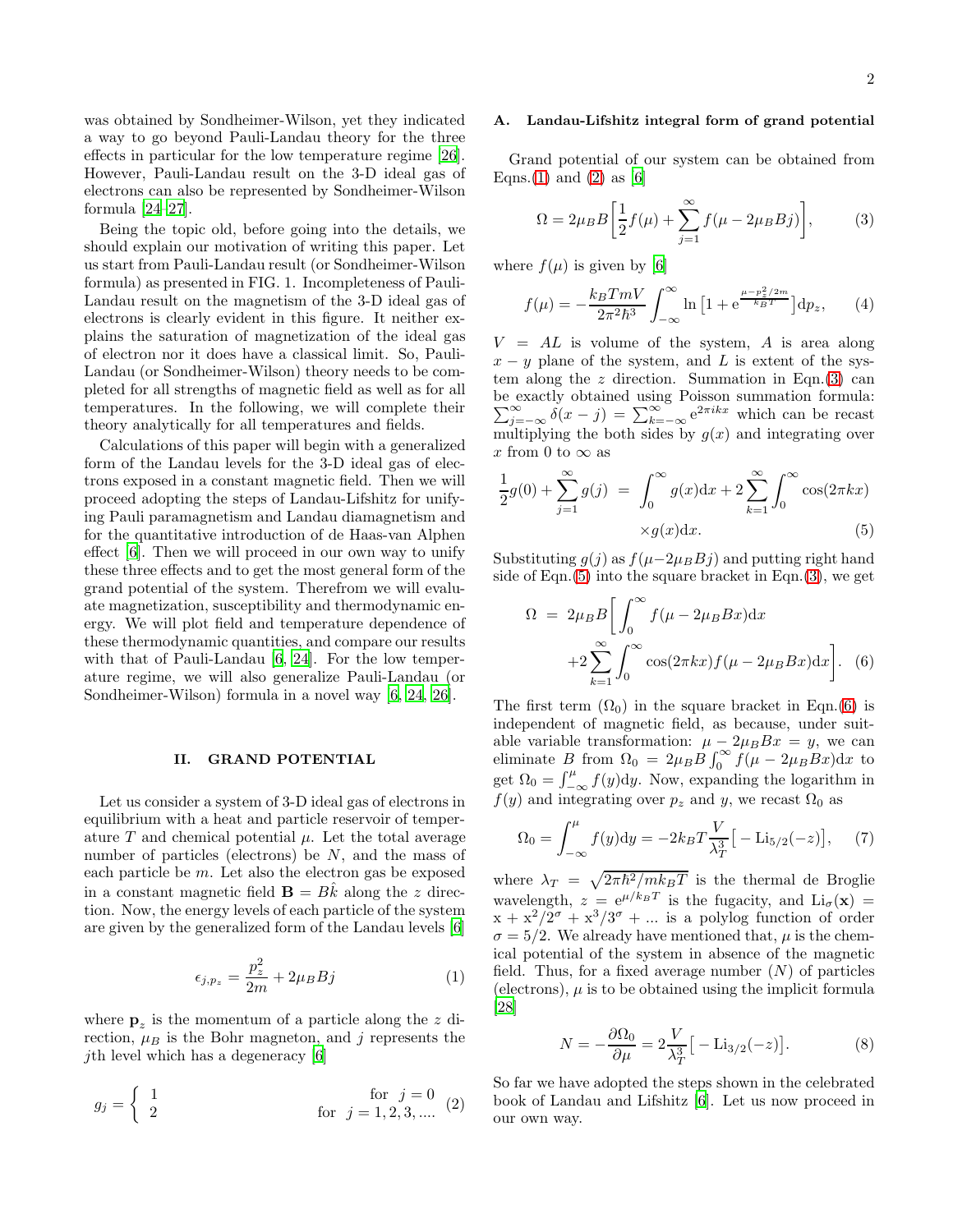## B. Evaluation of integrals in the grand potential

The summation term in the square bracket in Eqn.[\(6\)](#page-1-4), on the other hand, can be evaluated expanding the logarithm in  $f(\mu - 2\mu_B Bx)$  and integrating over  $p_z$  and x (using the formula  $\int_0^\infty e^{-ax} \cos(bx) dx = \frac{a}{a^2+b^2}$ ) to yield

<span id="page-2-0"></span>
$$
\delta\Omega = \Omega - \Omega_0 = \frac{2\Omega_0}{-\text{Li}_{\frac{5}{2}}(-z)} \sum_{k,j=1}^{\infty} \frac{(-1)^{j+1}z^j}{j^{5/2}\left[1 + \frac{\pi^2k^2}{j^2}\left(\frac{k_BT}{\mu_B B}\right)^2\right]}
$$

$$
= -\frac{Nk_BT}{-\text{Li}_{3/2}(-z)} \sum_{j=1}^{\infty} \frac{(-1)^{j+1}z^j}{j^{5/2}} \left[jb\coth(jb) - 1\right], (9)
$$

where  $b = \frac{\mu_B B}{k_B T}$  is a scaled magnetic field. The second line of this equation is obtained inserting the constraint in Eqn. $(8)$  and summing over k using the Mittag-Leffer expansion of  $\coth(x)$ :  $\frac{1}{x} + 2x \sum_{k=1}^{\infty} \frac{1}{k^2 \pi^2 + x^2}$ . Since no approximation has been made so far, Eqn.[\(9\)](#page-2-0) represents the most general formula for magnetism of the system of our interest, and of course, is applicable for all possible values (strengths) of the magnetic field as well as for all temperatures. This equation must be the general formula for the Landau diamagnetism, Pauli paramagnetism and de Haas-van Alphen effect. An essentially similar equation, like this, was also obtained by Sondheimer and Wilson within a different (density matrix) formalism [\[25\]](#page-7-12). But, this equation is difficult to work with for all temperatures as well as for all strengths of the magnetic field. While here-from they proceeded for low temperature calculation [\[26](#page-7-14)], we will proceed for all temperatures and fields.

For the case of weak magnetic field  $(b \ll 1)$ , Laurent series expansion formula of  $\coth(jb)$ :  $\frac{1}{jb} + \frac{jb}{3} - \frac{(jb)^3}{45} + \dots$  $\frac{[B_{2k}(2jb)]^{2k}}{(2k)!jb} + \dots$  is frequently used, and Eqn.[\(9\)](#page-2-0) is usually approximated within the lowest order in  $b$  as  $[6]$ 

<span id="page-2-1"></span>
$$
\delta\Omega \approx -\frac{Nk_B T}{3} \left(\frac{\mu_B B}{k_B T}\right)^2 \frac{\text{Li}_{1/2}(-z)}{\text{Li}_{3/2}(-z)}.
$$
 (10)

This approximate formula represents the magnetism of our system in weak field case, and it unifies Landau diamagnetism and Pauli paramagnetism [\[4,](#page-7-3) [6,](#page-7-9) [26\]](#page-7-14). This approximate formula, however, is not conclusive from Eqn.[\(9\)](#page-2-0) as because, the approximation  $bj \ll 1$  is applicable only for lower values of  $j$ , but not for the higher values  $(\geq \frac{1}{b})$ . Besides these, contributions of higher values of  $j$  are probabilistically negligible for negative values of the chemical potential, but not for the positive values. Thus, for  $b \ll 1$ , Eqn.[\(10\)](#page-2-1) is essentially true only for negative values of the chemical potential, but not conclusive for positive values of the chemical potential.

On the other hand, for the case of very strong magnetic field  $(b \gg 1)$ , we can use the expansion:

<span id="page-2-3"></span>
$$
\coth(jb) = \frac{e^{jb} + e^{-jb}}{e^{jb} - e^{-jb}} = 1 + 2 \sum_{k=1}^{\infty} e^{-2kjb}, \quad (11)
$$

and to the leading order in  $b$ , we approximate Eqn. $(9)$  as

<span id="page-2-2"></span>
$$
\delta\Omega \approx -\frac{Nk_BT}{\text{Li}_{3/2}(-z)} \left[ \frac{\mu_B B}{k_BT} \text{Li}_{3/2}(-z) - \text{Li}_{5/2}(-z) \right]. \tag{12}
$$

This equation leads to the saturation of magnetization of our system.

Eqns.[\(10\)](#page-2-1) and [\(12\)](#page-2-2) do not, of course, describe the magnetism of our system for all temperatures and fields, and are not true in general except in the two extreme cases. However, the expansion in Eqn.[\(11\)](#page-2-3) is true for all values of  $b$ . Using this expansion and summing over  $j$ , we recast  $Eqn.(9)$  $Eqn.(9)$  as

<span id="page-2-4"></span>
$$
\delta\Omega = -\frac{Nk_BT}{\text{Li}_{\frac{3}{2}}(-z)} \bigg[ 2b \big[ \frac{1}{2} \text{Li}_{\frac{3}{2}}(-z) + \sum_{k=1}^{\infty} \text{Li}_{\frac{3}{2}}(-e^{\nu - 2kb}) \big] -\text{Li}_{\frac{5}{2}}(-z) \bigg],
$$
\n(13)

where  $\nu = \mu/k_BT$  is a scaled chemical potential. Eqn.  $(13)$  is also the most general equation like Eqn.  $(9)$  to describe the magnetism of our system. It is a novel form, and is easier to work with in comparison to the form in Eqn. $(9)$ . In the next, we will evaluate the magnetization of our system for all values of the magnetic field as well as for all values temperature using the form obtained in  $\text{Eqn.}(13)$  $\text{Eqn.}(13)$ .

### C. Asymptotic expansion of the grand potential

Sommerfeld's asymptotic expansion of Fermi integral (polylog function) is of common interest for the low temperature properties of Fermi systems [\[4](#page-7-3)]. But, for the system of our interest, this expansion does not work well in particular for the oscillatory part of the grand poten-tial in Eqn.[\(13\)](#page-2-4). It works well only for  $\nu \to \infty$  resulting

$$
\delta\Omega \approx -N\mu_B B \left[ 1 - \frac{2\mu}{5\mu_B B} - 4\sqrt{2} \left( \frac{\mu_B B}{\mu} \right)^{3/2} \times \text{Im} \left[ \zeta (-3/2, 1 - \frac{\mu}{2\mu_B B}) - \zeta (-3/2) \right] \right], (14)
$$

where  $\zeta(s, a) = \sum_{n=0}^{\infty} 1/(a+n)^s$  is a Hurwitz Zeta function. It is easy to check that, this asymptotic result differs significantly from the exact result even for  $\nu \gg 1$ . In the following, we will present a novel asymptotic expansion technique for the grand potential adopting Landau's calculation for the de Haas-van Alphen effect [\[6,](#page-7-9) [24\]](#page-7-11).

It is nice to look at the b dependent part at the right hand side of Eqn.[\(13\)](#page-2-4). It appears as the same form as in the left hand side of Eqn.[\(5\)](#page-1-3) which, of course, is a different form of Poisson summation formula. Using this summation formula in Eqn. [\(13\)](#page-2-4) and evaluating the integrations once by parts we get

<span id="page-2-5"></span>
$$
\delta\Omega = \frac{8Nk_B T b^2}{-\text{Li}_{\frac{3}{2}}(-z)} \sum_{k=1}^{\infty} \int_0^{\infty} \text{Li}_{\frac{1}{2}}(-e^{\nu-2xb}) \frac{\sin(2\pi kx)}{2\pi k} dx. (15)
$$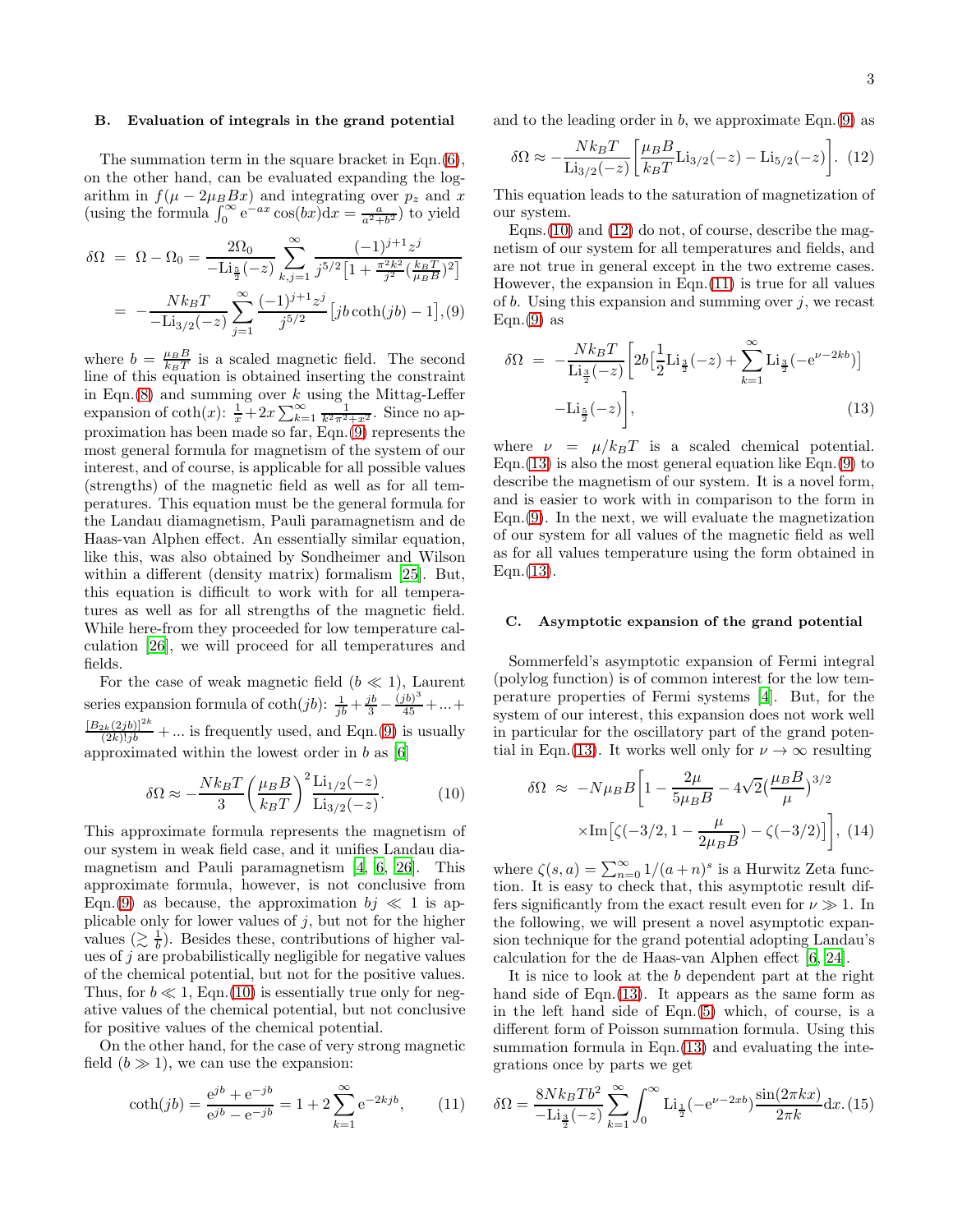Replacing the polylog function in Eqn.[\(15\)](#page-2-5) by its integral from, we get

<span id="page-3-0"></span>
$$
\delta\Omega = \text{Im}\left[\frac{8Nk_B T b^2}{\text{Li}_{3/2}(-z)\Gamma(1/2)}\sum_{k=1}^{\infty}\frac{1}{2\pi k}\int_0^{\infty}\int_0^{\infty}\frac{y^{-1/2}e^{i2\pi kx}}{1+e^{y-(\nu-2xb)}}\,dydx\right].\tag{16}
$$

Now, replacing the integration variable x by  $z = 2bx +$  $y - \nu$  and integrating over z we recast Eqn.[\(16\)](#page-3-0) as

<span id="page-3-1"></span>
$$
\delta\Omega = \text{Im}\left[\frac{4Nk_BTb}{\text{Li}_{\frac{3}{2}}(-z)\sqrt{\pi}}\sum_{k=1}^{\infty}\frac{1}{2\pi k}\int_0^{\infty}\left[-e^{\frac{k\pi^2}{b}}B(-e^{y-\nu},\frac{ik\pi}{b},0) - i\pi \text{csch}(\frac{k\pi^2}{b})\right]e^{i\pi k(\nu-y)/b}y^{-1/2}\text{d}y\right], (17)
$$

where  $B(-e^{y-\nu}, \frac{ik\pi}{b}, 0)$  is an incomplete beta function, and for large  $\nu$ , its asymptotic series expansion is given by

$$
e^{\frac{k\pi^2}{b}}B(-e^{y-\nu}, \frac{ik\pi}{b}, 0) = e^{\frac{i\pi k(y-\nu)}{b}}\sum_{j=0}^{\infty} \frac{(-1)^j b e^{j(y-\nu)}}{jb + i\pi k}.
$$
 (18)

Using this expansion formula and evaluating the integrations for  $0 \le y \le \nu \& \nu \gg 1$ , we recast Eqn.[\(17\)](#page-3-1) as

<span id="page-3-2"></span>
$$
\delta\Omega \approx \operatorname{Im}\left[\frac{4Nk_BTb}{\frac{-\nu^{3/2}\sqrt{\pi}}{\Gamma(5/2)}}\sum_{k=1}^{\infty}\frac{1}{2\pi k}\left\{\frac{2ib\sqrt{\nu}}{\pi k} - e^{i(\frac{\pi k\nu}{b} + \frac{\pi}{4})}\pi \times \sqrt{\frac{b}{k}}\operatorname{csch}\left(\frac{k\pi^2}{b}\right) + \sum_{j=1}^{\infty}\frac{(-1)^{j+1}2bF(\sqrt{j\nu})}{(jb + i\pi k)\sqrt{j}}\right\}\right], (19)
$$

where  $F(x) = e^{-x^2} \int_0^x e^{y^2} dy$  is a Dawson integral. Our result in Eqn.[\(19\)](#page-3-2) is not only a generalization of Pauli-Landau result, but also is an exact formula for  $T \to 0$ . First two terms of this equation lead to Pauli-Landau (or Sondheimer-Wilson) formula [\[6,](#page-7-9) [24](#page-7-11)[–26](#page-7-14)]

<span id="page-3-3"></span>
$$
\delta\Omega_{P-L} = -\frac{N}{2} \left[ \frac{(\mu_B B)^2}{\mu} - 3k_B T \left( \frac{\mu_B B}{\mu} \right)^{3/2} \times \right.
$$

$$
\sum_{k=1}^{\infty} \frac{\operatorname{csch}\left(\frac{k\pi^2 k_B T}{\mu_B B}\right)}{k^{3/2}} \cos\left(\frac{k\pi\mu}{\mu_B B} - \frac{\pi}{4}\right).
$$
 (20)

The second term in Eqn.[\(19\)](#page-3-2) as well as in Eqn.[\(20\)](#page-3-3), represents de Haas-van Alphen oscillations around the contribution of the first term which represents the combination of Pauli paramagnetism and Landau diamagnetism. It is clear from Eqn.[\(20\)](#page-3-3) that, the oscillatory term plays a significant role only in the strong field regime  $(k_BT \lesssim \mu_B B \ll \mu$ . It dies out exponentially in the weak field regime  $(\frac{\mu_B B}{k_B T} \ll 1)$ . This oscillatory term actually was obtained by Landau in 1939 [\[6,](#page-7-9) [24\]](#page-7-11). This term forms the basis of the de Haas-van Alphen effect. In the low

temperature regime  $(k_BT \ll \mu)$ , Eqn.[\(20\)](#page-3-3) works well for weak and strong field cases, but not for very strong field case  $(k_BT \ll \mu \lesssim \mu_B B)$ . On the other hand, our approximate result in Eqn.[\(19\)](#page-3-2) works well for all strengths of magnetic field in particular for the low temperature, and is capable of predicting saturation of magnetization for very strong field case. Eqn.[\(19\)](#page-3-2) represent a novel asymptotic series expansion for the grand potential of the 3-D gas of electrons exposed in a constant magnetic field. Low temperature properties of this system can now be easily obtained from this expression. In the following, we will compare Pauli-Landau result with that of ours evaluating magnetization of the ideal gas of electrons.

# III. EVALUATION OF MAGNETIZATION AND SUSCEPTIBILITY

Magnetization  $(M\hat{k})$  of our system is to be obtained using the definition  $\mathbf{M} = -\frac{1}{V} \frac{\partial \delta \Omega}{\partial \mathbf{B}}$ . Similarly, Pauli-Landau result on the magnetization  $(M_{P-L}\hat{k})$  is to be obtained from Eqn. $(20)$  as [\[6\]](#page-7-9)

<span id="page-3-4"></span>
$$
M_{P-L}(T,B) = -\frac{1}{V} \frac{\partial \delta \Omega_{P-L}}{\partial B}.
$$
 (21)

Right side of Eqn.[\(21\)](#page-3-4) has already been plotted in FIG. 1 using an almost exact temperature dependent formula of the chemical potential [\[28](#page-7-15)]. We will illustrate the temperature dependence of the chemical potential later in this section. Before that, let us see how the exact form of the magnetization looks like.

# A. Temperature and field dependence of the magnetization

Now, we obtain expression of the magnetization (taking the partial derivative of  $\delta\Omega$  in Eqn.[\(13\)](#page-2-4)) as

<span id="page-3-5"></span>
$$
M(T, B) = \frac{\bar{n}\mu_B}{\text{Li}_{\frac{3}{2}}(-z)} \left[ 2\left[\frac{1}{2}\text{Li}_{\frac{3}{2}}(-z) + \sum_{k=1}^{\infty} \text{Li}_{\frac{3}{2}}(-e^{\nu - 2kb})\right] -2b\sum_{k=1}^{\infty} 2k\text{Li}_{\frac{1}{2}}(-e^{\nu - 2kb})\right],
$$
 (22)

where  $\bar{n} = N/V$  is the fixed average number density of particles (electrons). It is clear from Eqn.[\(22\)](#page-3-5) that, as  $b \to \infty$ , only the first term in the square bracket contributes to yield saturation value of the magnetization as  $M_s = \bar{n}\mu_B$ . We recast Eqn.[\(22\)](#page-3-5) with this saturation value as

<span id="page-3-6"></span>
$$
M(T, B) = M_s \left[ 1 + \frac{2}{\text{Li}_{\frac{3}{2}}(-e^{\nu})} \sum_{k=1}^{\infty} \left\{ \text{Li}_{\frac{3}{2}}(-e^{\nu - 2kb}) -2bk \text{Li}_{\frac{1}{2}}(-e^{\nu - 2kb}) \right\} \right],
$$
 (23)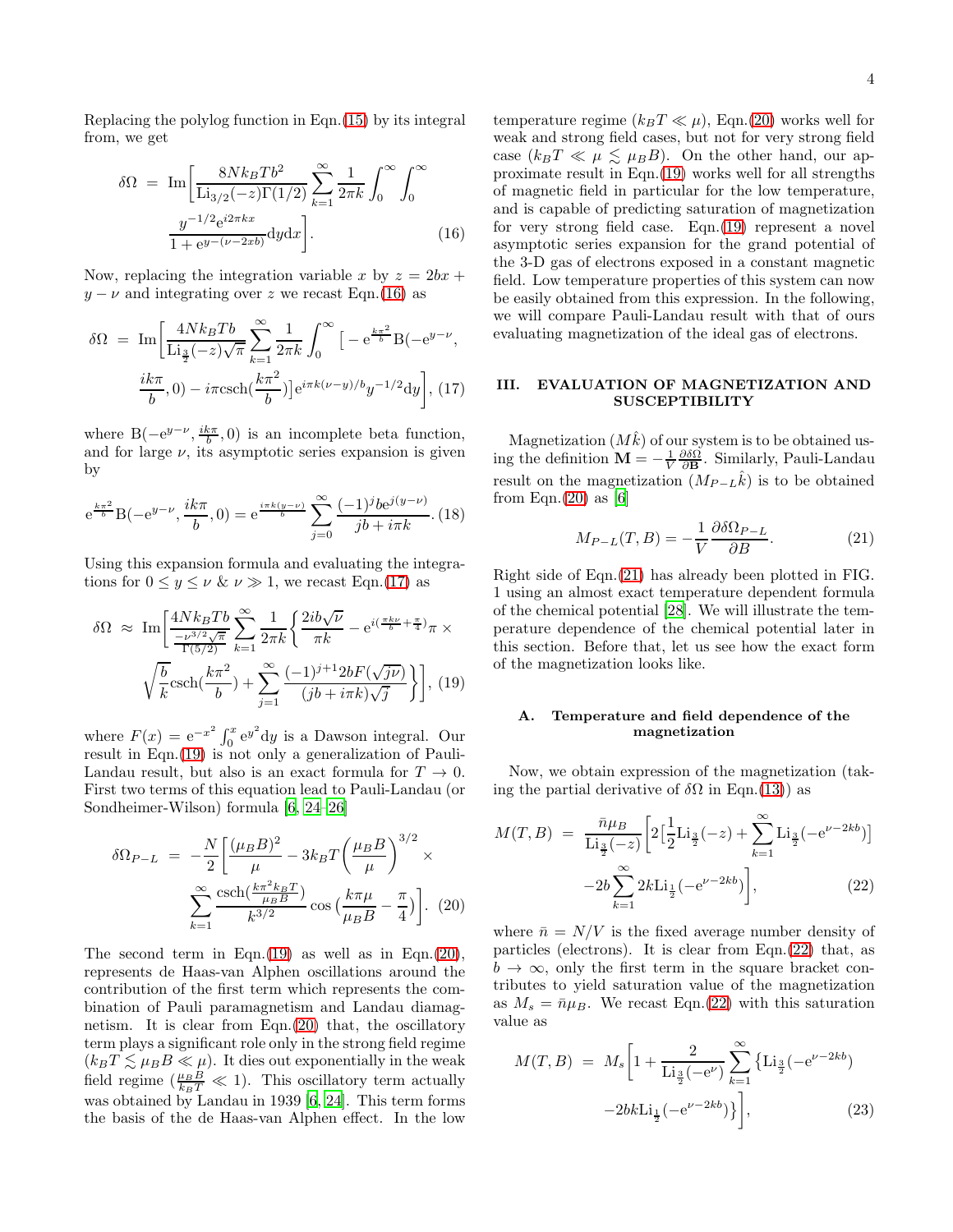This is the most general formula for the magnetization of our system. For  $b \ll 1$ , using Euler-Maclaurin summation formula in Eqn.  $(23)$ , we approximate M as

$$
M(T, B) \approx \frac{M_s}{\text{Li}_{3/2}(-z)} \left[ \frac{2b}{3} \text{Li}_{1/2}(-z) - \frac{4b^3}{45} \text{Li}_{-3/2}(-z) + \frac{4b^5}{315} \text{Li}_{-7/2}(-z) - O(b^7) \right].
$$
 (24)

Although this approximate formula, to the first order in b, gives rise to the unification of Pauli paramagnetism and Landau diamagnetism [\[4,](#page-7-3) [6,](#page-7-9) [26](#page-7-14)]:

<span id="page-4-0"></span>
$$
M_{\rm p+d}(T,B) = \frac{2M_s}{3} \frac{\mu_B B}{k_B T} \frac{\text{Li}_{1/2}(-z)}{\text{Li}_{3/2}(-z)},\tag{25}
$$

the third and higher order terms in b individually go to infinite for  $z \geq 1$  with alternative signs. Thus, it is difficult to judge whether  $M_{\text{p+d}}$  be the leading term for  $b \ll 1$  until we compare  $M_{\rm p+d}$  and M plotting in a figure. To plot them with respect to the magnetic field keeping temperature fixed, we need to know the temperature dependence of the fugacity  $(z)$  or of the chemical potential  $(\mu)$ .

## B. Temperature dependence of the chemical potential

Chemical potential of our system by no means can be obtained in an exact temperature dependent formula. But, an almost exact formula for the same was previously obtained (within an approximation technique) using Eqn.[\(8\)](#page-1-5) as [\[28\]](#page-7-15)

<span id="page-4-1"></span>
$$
\mu(t) \approx \mu_{\lesssim}(t)\theta(0.723 - t) + \mu_{\gtrsim}(t)\theta(t - 0.723), \quad (26)
$$

where  $t = T/T_F$  is our new scaled temperature,  $T_F =$  $\hbar^2$  $\frac{\hbar^2}{2mk_B}(3\pi^2\bar{n})^{2/3}$  is the Fermi temperature of our system in absence of the magnetic field,  $\theta(t)$  is a unit step function.

$$
\frac{\mu_{\lesssim}(t)}{k_B T_F} \approx \left[1 - \frac{\pi^2}{12} t^2 - \frac{\pi^4}{80} t^4 + O(t^6)\right]
$$
 (27)

is the chemical potential (in units of  $k_BT_F$ ) in the quantum regime,

$$
\frac{\mu_{\ge}(t)}{k_B T_F} \approx t \ln \left[ \sqrt{\frac{3}{8}} - \frac{(432\sqrt{3} - 162)\pi^{\frac{1}{2}} t^{\frac{3}{2}}}{36 \cdot 2^{\frac{1}{3}} \cdot 3^{\frac{5}{6}} f_3(t)} + \frac{t^{-\frac{3}{2}} f_3(t)}{2\pi^{\frac{1}{2}} \cdot 2^{\frac{2}{3}} \cdot 3^{\frac{1}{6}}} \right]
$$
(28)

is the chemical potential (in units of  $k_B T_F$ ) in the semi classical regime, and  $f_3(t) = [192\pi t^3 [36\sqrt{6} - 9\sqrt{2}]\pi^{\frac{3}{2}}t^{9/2} + \sqrt{3}(12288\pi^2t^6 + [1152\sqrt{2} 4608\sqrt{6}$ ] $\pi^{5/2}t^{15/2} - [864 - 3072\sqrt{3}] \pi^3 t^9 \big)^{1/2}$ ]<sup>1/3</sup>.



FIG. 2: Thick and thin solid lines in (a) represent our re-sults (Eqn.[\(23\)](#page-3-6)) for  $T/T_F = 0.05$  and 1.2 respectively. Thick, semithick, and thin solid lines in (b) represent Eqn.[\(23\)](#page-3-6) for  $\mu_B B/k_B T_F = 0.2, 0.3$  and 1.03 respectively. Dashed and dotted lines represent respective weak field results (Eqn.[\(25\)](#page-4-0)).

It should be mentioned, that,  $\mu = \mu(t)$  is the actual chemical potential of our system, as because, it is treated as independent of the magnetic field absorbing the field dependence into the single particle energy levels [\[6,](#page-7-9) [24\]](#page-7-11).

# C. Plotting of magnetization and comparison with Pauli-Landau result

We plot the right hand side of Eqn.[\(23\)](#page-3-6) in FIG. 2 introducing above temperature dependence of the chemical potential in Eqn.[\(26\)](#page-4-1). Thick and thin solid lines in FIG 2 (a) represent our results (Eqn.[\(23\)](#page-3-6)) on magnetic field dependence of the magnetization of the 3-D ideal gas of electrons for  $T/T_F = 0.05$  and 1.2 respectively. The thick and thin dashed lines in this figure represent weak field results (Eqn.[\(25\)](#page-4-0)) for  $T/T_F = 0.05$  and 1.2 respectively. The oscillations of the magnetization around the respective dashed lines represent de Haas-van Alphen effect. The oscillations, according to Eqn.[\(23\)](#page-3-6) (and Eqn.[\(20\)](#page-3-3) as well) are expected to be dying out exponentially as the chemical potential decreases with the increase of temperature. And, it is the case for the thin solid line. Thick, semithick, and thin solid lines in FIG. 2 (b) represent our results (Eqn.[\(23\)](#page-3-6)) on temperature dependence of the magnetization for  $\mu_B B/k_B T_F = 0.2, 0.3$  and 1.03 respectively. Dotted lines in this figure represent corresponding weak field results.

For consistency, our result must have to match well with Pauli-Landau result in particular for the weak  $(\mu_B B \ll k_B T)$  and strong field cases  $(k_B T \lesssim \mu_B B \ll$  $k_BT_F$ ) at low temperatures  $(T \ll T_F)$ . To show how Pauli-Landau result differs from that of ours in the very strong field regime  $(\mu_B B \geq k_B T_F)$ , we compare field dependence of both the results in FIG. 3 for a typical temperature, say  $T/T_F = 0.1$ . From this figure one can conclude that, Pauli-Landau result is reasonably good even for room temperature and for weak & strong magnetic field cases, but not for very strong magnetic field case. Unlike Pauli-Landau result, ours have the saturation limit as well as the classical limit [\[17,](#page-7-16) [19\]](#page-7-17).

While the magnetization approaches the classical limit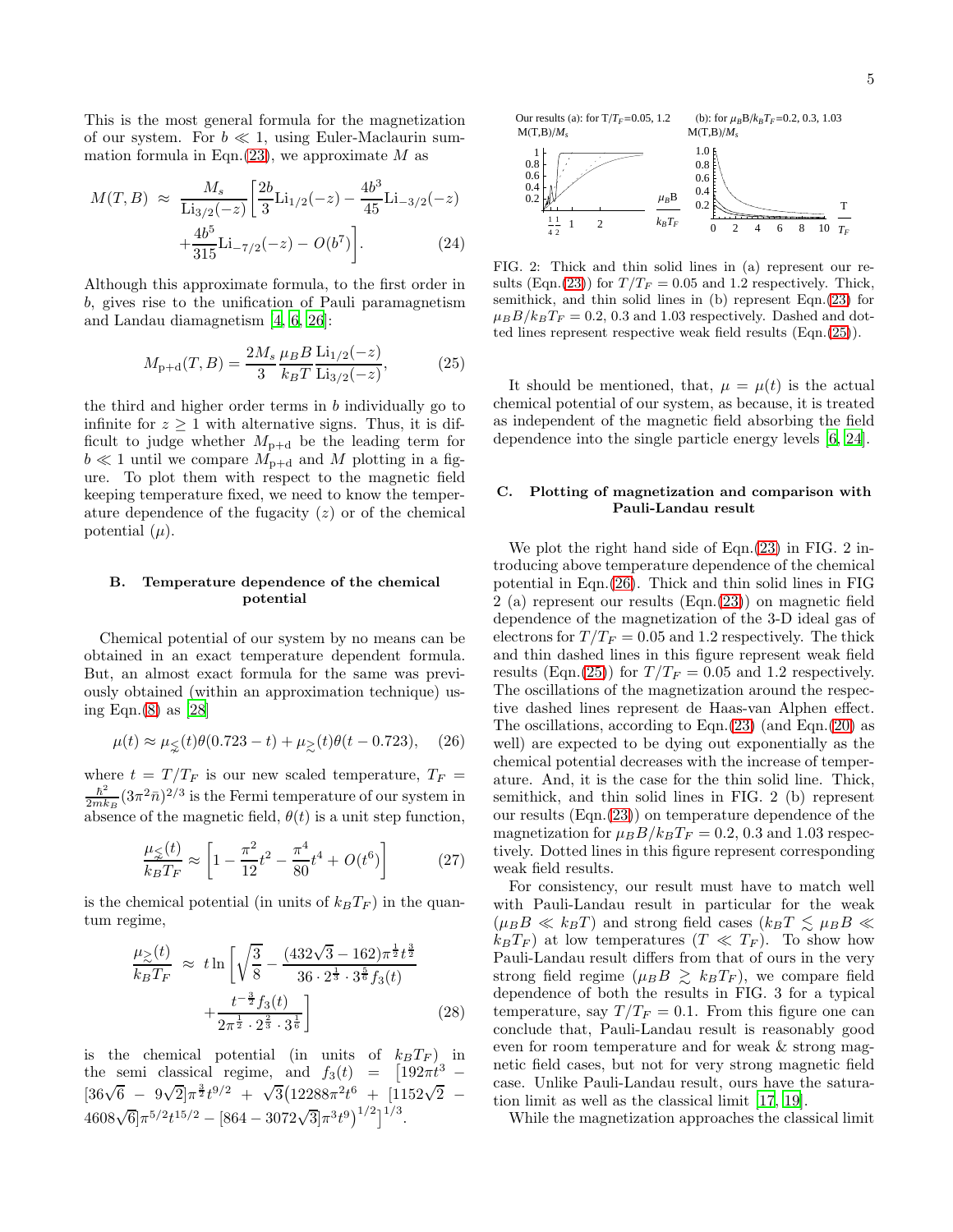

FIG. 3: Solid (our result), dotted (Pauli-Landau result) and dashed (weak field result) lines represent Eqn.[\(23\)](#page-3-6), Eqn.[\(21\)](#page-3-4), and Eqn.[\(25\)](#page-4-0) for  $T = 0.1T_F$  respectively.

for  $T \gtrsim T_F$ , it oscillates around the weak field limit and approaches the saturation limit for  $T \lesssim T_F$ . But, these oscillations are not clearly apparent in FIGs. 2 and 3 in particular for the lower magnetic field regime. To make it apparent, we can plot its derivative (susceptibility).

# D. Susceptibility

Susceptibility  $(\chi)$  of our system is to be obtained using the definition  $\chi(T, B) = \mu_0 \frac{\partial M(T, B)}{\partial B}$ . Now, from Eqn.[\(23\)](#page-3-6), we get the exact form of the susceptibility of our system as

<span id="page-5-0"></span>
$$
\chi(T, B) = \mu_0 \frac{\bar{n}\mu}{k_B T} \left[ \frac{8}{\text{Li}_{\frac{3}{2}}(-e^{\nu})} \sum_{k=1}^{\infty} \left\{ bk^2 \text{Li}_{-\frac{1}{2}}(-e^{\nu - 2kb}) - k \text{Li}_{\frac{1}{2}}(-e^{\nu - 2kb}) \right\} \right].
$$
\n(29)

This formula of susceptibility is valid for all strengths of the magnetic field as well as for all temperatures. On the other hand, weak field result for the susceptibility  $(\chi_{p+d}(T, B) = \mu_0 \frac{\partial M_{p+d}(T, B)}{\partial B})$  is obtained from Eqn.[\(25\)](#page-4-0) as

<span id="page-5-1"></span>
$$
\chi_{p+d}(T,B) = \mu_0 \frac{2\bar{n}\mu_B^2}{3k_B T} \frac{\text{Li}_{1/2}(-z)}{\text{Li}_{3/2}(-z)}.
$$
 (30)

We plot the right hand sides of Eqns.[\(29\)](#page-5-0) in FIG. 4 introducing the temperature dependence of the chemical potential in Eqn.[\(26\)](#page-4-1). Thick and thin solid lines in FIG. 4 (a) represent our results (Eqn.[\(29\)](#page-5-0)) on magnetic field dependence of the susceptibility for  $T/T_F = 0.1$  and 1.2 respectively. Thick and thin dotted lines in this figure represents weak field limits (Eqn.[\(30\)](#page-5-1)) for  $T/T_F = 0.1$ and 1.2 respectively. The oscillations of the susceptibility



FIG. 4: Thick and thin solid lines in (a) represent our results  $(\text{Eqn.}(29))$  $(\text{Eqn.}(29))$  $(\text{Eqn.}(29))$  for  $T/T_F = 0.1$  and 1.2 respectively. Thick and thin solid lines in (b) represent Eqn.[\(29\)](#page-5-0) for  $\mu_B B/k_B T_F = 0.2$ and 1.03 respectively. The dotted lines represent respective weak field results (Eqn.[\(30\)](#page-5-1)). Here  $C = \mu_0 \bar{n} \mu_B^2 / k_B$  is the Curie constant.

around the respective dotted lines also represent de Haasvan Alphen effect. Thick and thin solid lines in FIG. 4 (b) represent our results (Eqn.[\(29\)](#page-5-0)) on temperature dependence of the susceptibility for  $\mu_B B/k_B T_F = 0.2$  and 1.03 respectively. Dotted line in this figure represents the weak field limit  $(Eqn. (30))$  $(Eqn. (30))$  $(Eqn. (30))$ . It is easy to check that, for  $T \rightarrow 0$ , the susceptibility does not only oscillates rapidly with 1/B, but also diverges as  $B^{-3/2}$  for  $B \to 0$ .

For the oscillatory nature of the magnetization, the susceptibility may have negative values which are evident in FIG. 4. So, a natural question arises, whether the specific heat of our system may have negative values. To know the same we have to evaluate temperature dependence of the thermodynamic energy of our system for different values of the magnetic field.

### IV. THERMODYNAMIC ENERGY

Although low temperature specific heat of the system of our interest was calculated even for the interacting case [\[29,](#page-7-18) [30](#page-7-19)], yet the specific heat for the ideal case, has not surprisingly been calculated for all temperatures and fields. In the following we will also not calculate the specific heat, but will calculate the thermodynamic energy of the system for all temperatures as well as for all strengths of the magnetic field. Specific heat can, of course, be easily apparent from the thermodynamic energy.

If we do not want to restrict the average number of particles in Eqn.[\(13\)](#page-2-4) then, this equation can be recast along with Eqn.[\(8\)](#page-1-5) as

$$
\delta\Omega = \frac{2Vk_BT}{\lambda_T^3} \left[ \frac{2\mu_B B}{k_BT} \left[ \frac{1}{2} \text{Li}_{\frac{3}{2}}(-z) + \sum_{k=1}^{\infty} \text{Li}_{\frac{3}{2}}(-e^{\frac{\mu - 2k\mu_B B}{k_BT}}) \right] - \text{Li}_{\frac{5}{2}}(-z) \right].
$$
\n(31)

Using the thermodynamic relation:  $\delta E = \delta \Omega - \frac{1}{2}$  $T \frac{\partial \delta \Omega}{\partial T}|_{\mu, V} - \mu \frac{\partial \delta \Omega}{\partial \mu}|_{T, V}$  (for a grand canonical ensemble), we get magnetic field dependent part of the thermody-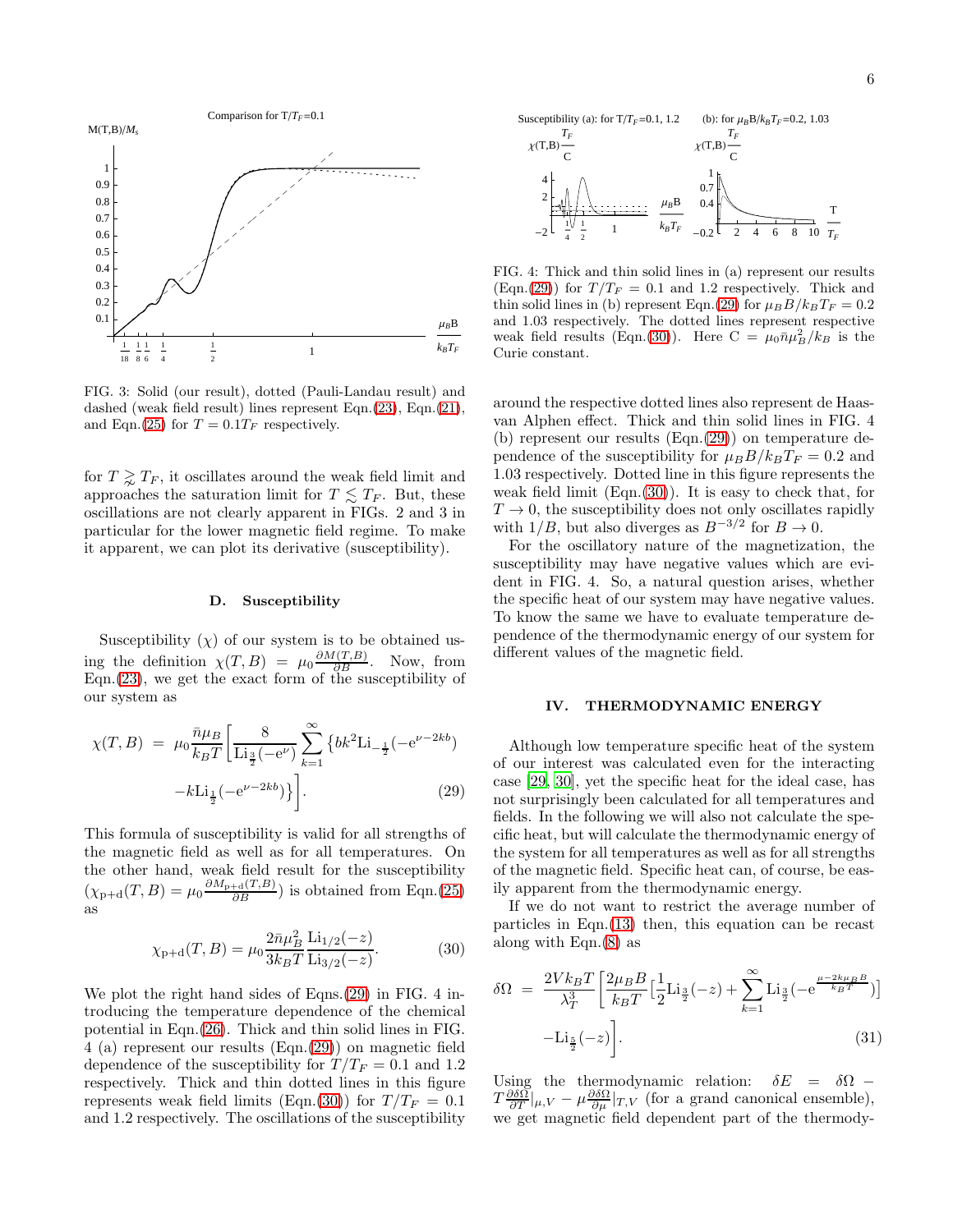

FIG. 5: Solid, dotted, and dashed lines in (a) represent our results (Eqn.[\(36\)](#page-6-0)) for  $T/T_F = 0.05$ , 0.4 and 1.2 respectively. Solid, dotted, and dashed lines in (b) represent Eqn.[\(36\)](#page-6-0) for  $\mu_B B/k_B T_F = 0.05, 0.4$  and 1.03 respectively.

namic energy as

$$
\delta E = -\frac{2Vk_BT}{\lambda_T^3} \bigg[ \{ b \big[ \text{Li}_{\frac{3}{2}}(-z) + 2 \sum_{k=1}^{\infty} \text{Li}_{\frac{3}{2}}(-e^{\nu - 2kb}) \big] -3 \text{Li}_{\frac{5}{2}}(-z) \} + 4b^2 \sum_{k=1}^{\infty} k \text{Li}_{\frac{1}{2}}(-e^{\nu - 2kb}) \bigg]. \tag{32}
$$

Now, the field dependent part of the thermodynamic energy per particle  $(\delta U = \delta E/N)$  is given by

$$
\delta U = \frac{k_B T}{\text{Li}_{\frac{3}{2}}(-z)} \bigg[ \{ b \big[ \text{Li}_{\frac{3}{2}}(-z) + 2 \sum_{k=1}^{\infty} \text{Li}_{\frac{3}{2}}(-e^{\nu - 2kb}) \big] -3 \text{Li}_{\frac{5}{2}}(-z) \} + 4b^2 \sum_{k=1}^{\infty} k \text{Li}_{\frac{1}{2}}(-e^{\nu - 2kb}) \bigg]. \tag{33}
$$

Weak field expansion of the above can be obtained from the Euler-Maclaurin summation formula, and it results

$$
\delta U \approx \frac{k_B T}{\text{Li}_{\frac{3}{2}}(-z)} \bigg[ -\frac{b^2}{3} \text{Li}_{\frac{1}{2}}(-z) + \frac{b^4}{9} \text{Li}_{-\frac{3}{2}}(-z) -\frac{2b^6}{105} \text{Li}_{-\frac{7}{2}}(-z) + O(b^8) \bigg]. \tag{34}
$$

It is interesting to note that, field dependent part of the total energy is the same as the field dependent part of the grand potential only in the weak field regime. Field independent part of the energy per particle, on the other hand, is given by  $[4, 6, 28]$  $[4, 6, 28]$  $[4, 6, 28]$  $[4, 6, 28]$ 

$$
U_0 = \frac{3}{2} k_B T \frac{\text{Li}_{\frac{5}{2}}(-z)}{\text{Li}_{\frac{3}{2}}(-z)}.
$$
 (35)

Thus, total thermodynamic energy per particle of our system is given by

<span id="page-6-0"></span>
$$
U = U_0 + \delta U. \tag{36}
$$

We plot right hand side of Eqn.[\(36\)](#page-6-0) in FIG. 5 to see the magnetic field as well as temperature dependence of the thermodynamic energy of the system. Although the energy has oscillations with respect to the magnetic

field, it never decreases with the increase of temperature. Thus, specific heat of our system, unlike the susceptibility, never gets a negative sign. It is also interesting to note that, energy weakly decreases in the weak field regime, oscillates with frequency  $\sim 1/B$  in the strong field regime, and increases linearly in very strong field regime. The last part of the interesting phenomena is a result of confinement of orbital motion of the electrons. It will not happen for spin magnets.

### V. CONCLUSIONS

Pauli-Landau theory for the magnetism of the 3-D ideal gas of electrons is very much well established within the range of its applicability. But, it neither explains the saturation of magnetization nor it does have a classical limit. So, it is not a complete theory. Goal of this paper is to give a complete theory for the same. Our theory unifies Pauli paramagnetism, Landau diamagnetism, and de Haas-van Alphen effect for the 3-D ideal gas of electrons in a single framework. It is applicable for all temperatures as well as for all strengths of the magnetic field.

Our theory is consistent with the unified effect of Pauli paramagnetism, Landau diamagnetism and de Haas-van Alphen effect for weak and strong field cases. Our result goes beyond Pauli-Landau result, and is explicitly able to describe the range of the de Haas-van Alphen oscillations within the entire range of the magnetic field. Our result is also able to describe quantum to classical crossover as the temperature is increased.

While Pauli-Landau result consists of oscillatory terms over the weak field limit, our result consists of nonoscillatory terms of alternative signs over the saturation limit. We also have done a novel asymptotic analysis of our result, in particular, for the low temperature regime. This asymptotic analysis gives rise to a generalization of Pauli-Landau result, and it eases comparison of Pauli-Landau result with that of ours. Low temperature properties of the system can now be easily explored from our asymptotic analysis. For a given strength of the magnetic field, applicability of Pauli-Landau (or Sondheimer-Wilson) result can now be easily tested comparing with our result.

The last section (thermodynamic energy) has been added to explore the thermodynamics of the ideal gas of electrons in presence of a constant magnetic field. One can now easily obtain specific heat, entropy, equation of state, etc from the expression of the energy per particle.

In our whole analyses we have considered the chemical potential of the system to be independent of the magnetic field absorbing the field dependence entirely into the single particle energy levels [\[6](#page-7-9), [24\]](#page-7-11). On the other hand, absorbing the field dependence even partially into the chemical potential, one may get de Haas-van Alphen type of oscillations of the chemical potential [\[13,](#page-7-20) [31\]](#page-7-21).

For electrons in a metal, Landau's formula (for the de